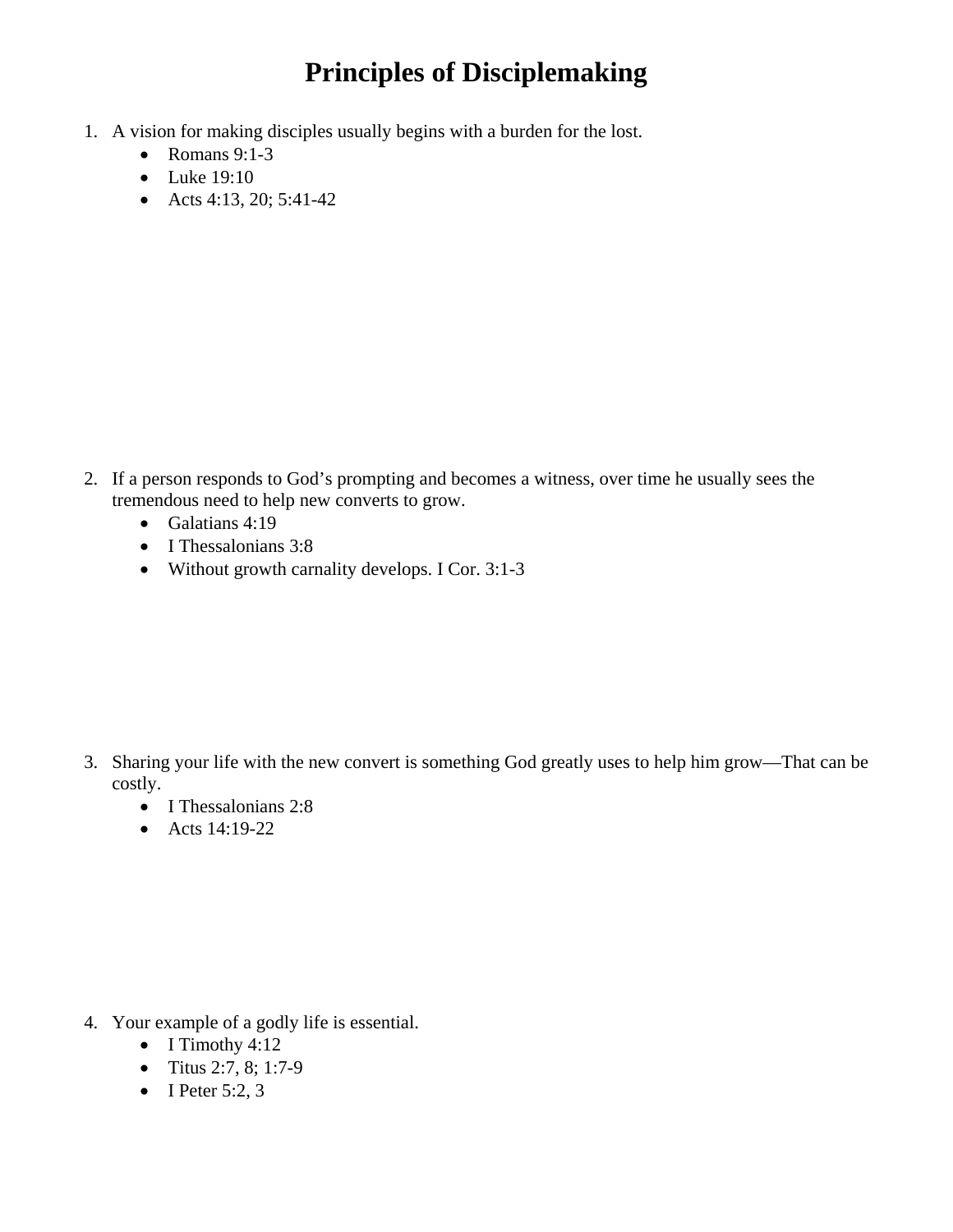- 5. Get others imitating you.
	- I Corinthians 4:16
	- Philippians 3:17
	- Philippians 4:9
	- I Thessalonians 1:5-7
- 6. Help them get into God's Word.
	- Teach them the principles and methods to become obedient to God's Word.
		- A. Principle: Fellowship with God
			- 1. Method: Quiet Time
		- B. Principle: Getting God's word in their heart
			- 1. Method: Scripture Memory
			- 2. Method: Bible Study
			- 3. Method: Meditation
	- Teach them the FIVE ways to put God's Word in their heart
		- A. Method: The Hand Illustration



- 7. Teach them how to live a balanced Christian life
	- Example: The Wheel Illustration. Stress the importance of fellowship in the church.

- 8. Help them understand who they are in Christ.
	- Romans 5:1; 8:11